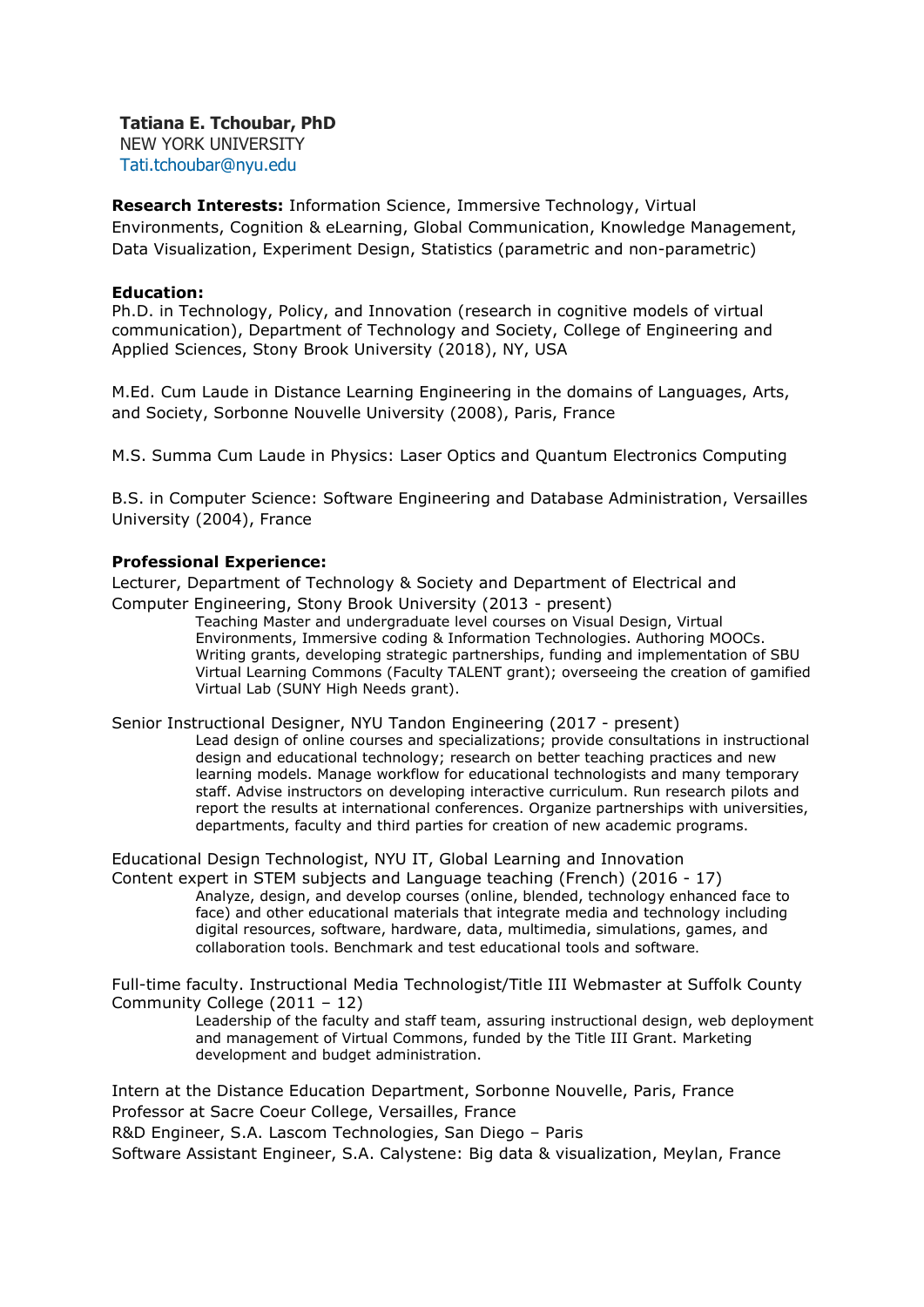# **University Teaching:**

Undergraduate level: EST 240 Visual Rhetoric and Information Technology (online) EST 304 Communication for Engineers and Scientists (F2F) ESE 441 Engineering Design (F2F & EEO 441 online) 3D Programming and Augmented Reality (TechPrep, F2F) Graduate level: EST 574: Virtual Environments and Distance Learning (online, SBU) EST 570: Educational Technology Lesson Development (hybrid, SBU) MOOC: Multimedia [Objects and Authoring Tools](https://www.coursesites.com/webapps/Bb-students-invitation-enrollment-BBLEARN/instructorInviteEnroll.htmlx?course_id=_261150_1) TA: EST 579.01 [Educational](https://blackboard.stonybrook.edu/webapps/blackboard/execute/launcher?type=Course&id=_954193_1&url=) Games EEO 124 [C Programming for Electrical Engineers](https://blackboard.stonybrook.edu/webapps/blackboard/execute/launcher?type=Course&id=_959143_1&url=) (online) Managed design teams creating: Coursera Machine Learning in Finance, Information Visualization

EdX Cloud Security, Identity and Access Management Foundations of Cybersecurity, Programming in Python, Computer Hardware & Operating Systems, Computer Networking, Information Technology Systems Engineering and Management, Information Security and Privacy Evolutionary Biology and Population Genetics Machine Learning and Data Science for Bioinformatics

## **Awards:**

SUNY High Needs Grant, for Electrical Engineering Online Lab, 2016 Faculty TALENT Grant, SBU TLT, for Libraries Virtual Commons 2014 Mobile App Programming Contest, iPad Award, Crossfire Consulting, 2013 Participated in Title III Grant, for SCCC Virtual Learning Commons, 2011 Sorbonne Prize, Sorbonne Paris IV University, 2006

## **Peer-Reviewed Publications:**

Tchoubar, T., Sexton, T. R., & Scarlatos, L. L. (2019). Role of Digital Fluency and Spatial Ability in Student Experience of Online Learning Environments. In *Science and Information Conference* (pp. 251-264). Springer Nature.

Tchoubar, T. (2018). *eLearning Model Creating Readiness to Use Global Information* (Doctoral dissertation, State University of New York at Stony Brook).

Scarlatos, L. L., Pratama, A. R., & Tchoubar, T. E. (2017) The Virtual Breadboard: Helping Students to Learn Electrical Engineering at a Distance. Proceedings of Future Technologies Conference (FTC), Vancouver, Canada.

Tchoubar,T. (2015).Spatial Ability and Digital Fluency via 3D Game Programming and 3D Printing, 2015. Journal of Immersive Education (JIED) & Oral Presentation at 5th European Immersive Education Summit (EiED), Paris, France

Tchoubar, T. (2014). Effective use of multimedia explanations in open e-learning environment fosters student success. *International Journal of Information and Education Technology*, *4*(1), 63.

Tchoubar, T. (2008). Les œuvres d'art comme support de transmission des connaissances sur Internet: étude comparative des domaines de langues latines, germaniques et slaves. Academic Dissertation, Sorbonne Nouvelle University, Paris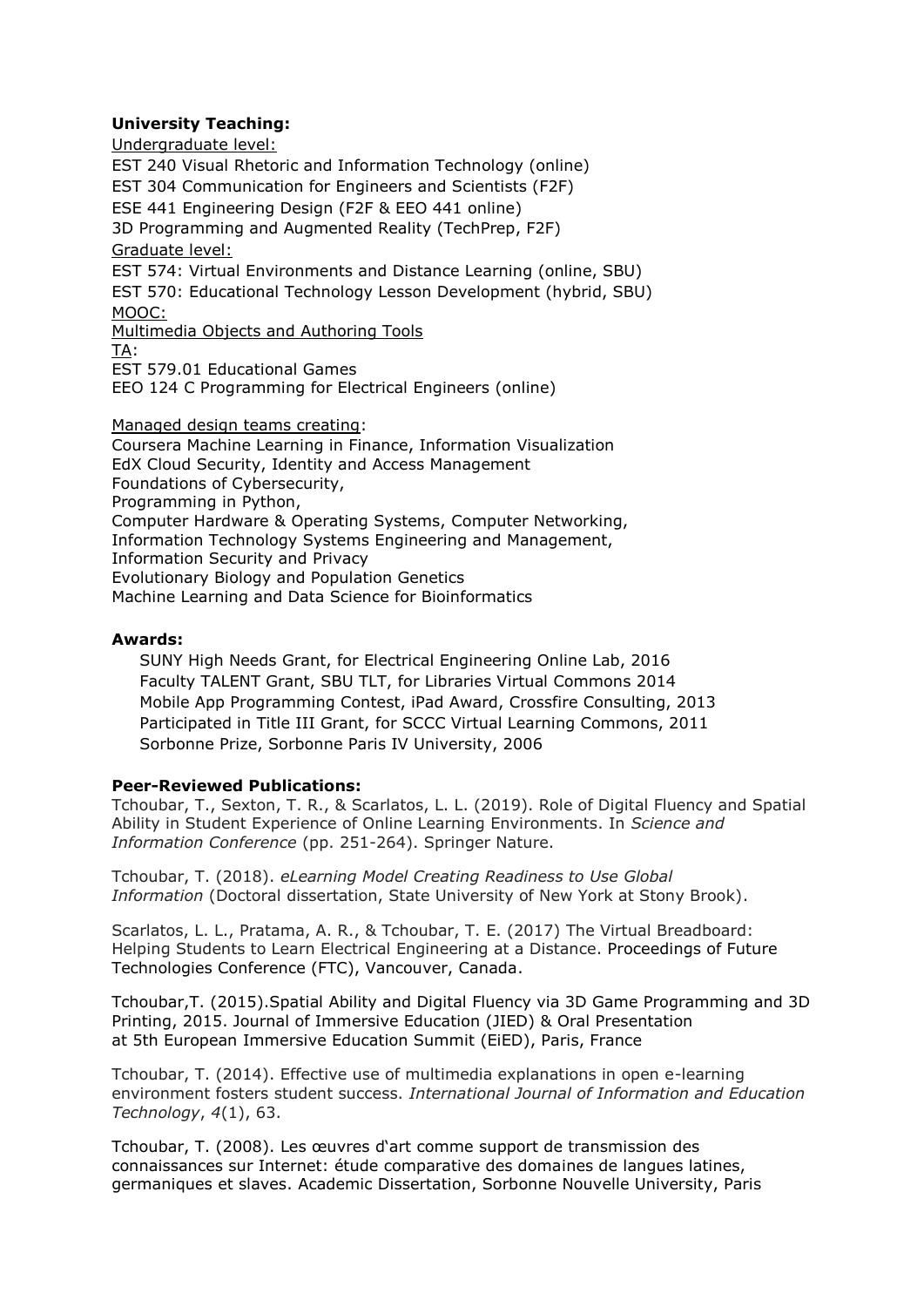Bomberova, T.E. Holographic four-wave interaction in a nonlinear optical medium. Master's Thesis

#### **Research presentations:**

Role of Digital Fluency and Spatial Ability in Student Experience of Online Learning Environments. Lori L. Scarlatos, Thomas R. Sexton, Tatiana Tchoubar. Computing Conference (Science and Information (SAI)), London, UK, July 2018

What Students Like Best in SBU Virtual Commons, SBU 7th Teaching & Learning Colloquium, Expo table, April 17, 2015

Multimedia Information Management, Processing and Utilization by a College Community, 10th International Conference & Expo on Emerging Technologies for a Smarter World, held by Center of Excellence Wireless and Information Technology Conference (CEWIT 2013), Melville, NY, October 21-22, 2013

Virtual Learning Commons (VLC) Improves Student Engagement & Success with S.Lieberthal and M.Su, SUNY Conference on Instruction & Technology (CIT 2012), Stony Brook University, Stony Brook, NY, May – June 2012

Virtual Learning Commons Improves Student Engagement through Visual Literacy with S.Lieberthal and M.Su, Campus Technology Forum (CTF 2012), Long Beach, CA, April – May 2012

[Making the Virtual Learning Commons \(VLC\) an Effective Tool to Improve Student](http://www.isetl.org/conference/presentation.cfm?pid=1475)  [Engagement through Online Learning](http://www.isetl.org/conference/presentation.cfm?pid=1475) with M.DuBois and M.Su, ISETL (International Society for Exploring Teaching and Learning) 2012 annual conference, San Antonio, TX, October 12, 2012

[Effective Use of Multimedia Explanations in Open E-learning Environment Fosters](http://www.etlibrary.org/?m=fbook&a=details&aid=14164)  [Student Success,](http://www.etlibrary.org/?m=fbook&a=details&aid=14164) Oral presentation and publication in IJIET, International Conference on Distance Learning and Education (ICDLE), Paris, France, October 12-13, 2013

#### **Social Media:**

LinkedIn [\(>700 followers\)](https://www.linkedin.com/in/tati-tchoubar-phd-bb6195b)

[ePortfolio](https://mahara02.tc.columbia.edu/user/tt2565/tati)

#### [Homepage](https://www.stonybrook.edu/commcms/est/people/adjunct_faculty/index.php)

#### **Professional Certificates**

Quality Matters Evaluator, February 2017 Mobile Application Development for Android and Mac OSX, September 30, 2013 Scholarship of Teaching and Learning, Pacific Crest, March 2, 2012 Adobe CS6 eLearning Suite Workshop Series Certificates, 2012 Windows 7, Mac OSX, Excel 2010 CustomGuide completed training certificates, 2012 Completed training in D2L Learning Management System Certificate, 2011 DLC Tandberg Videoconferencing System, Video Streaming, Camtasia, October 2011

#### **Conferences and Workshops attended**

IEEE Computing Conference, London, July 2018